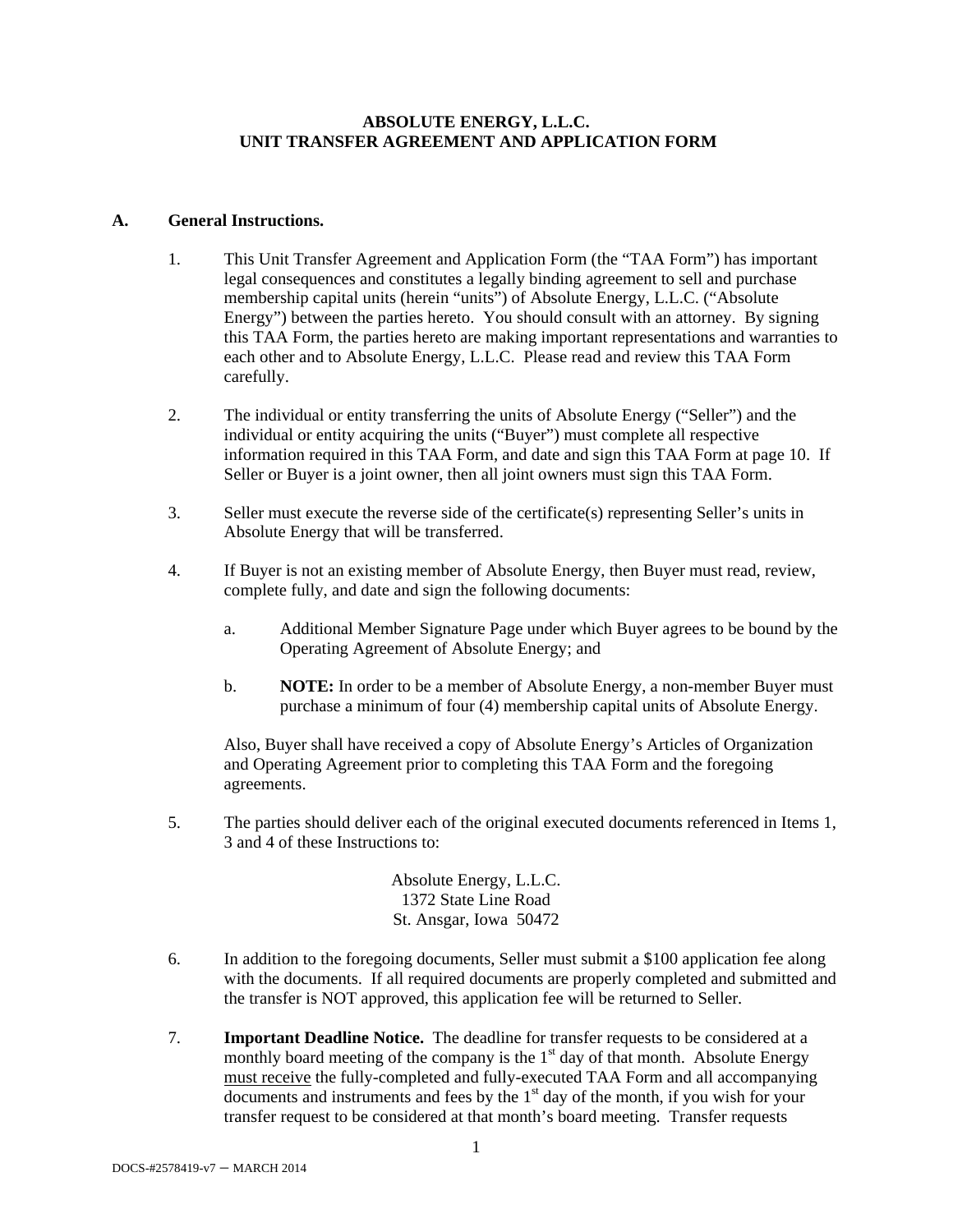received after the 1<sup>st</sup> day of a month, or incomplete requests which are not completed until after the  $1<sup>st</sup>$  day of a month, will not be processed or considered until the board meeting of the following month.

- 8. Absolute Energy is sometimes referred to in this TAA Form as the "LLC" or the "company."
- B. **Transfer Agreement; Effective Date of Transfer.** Subject to the terms and conditions set forth herein, Seller hereby agrees to sell, assign, transfer and convey to Buyer, and Buyer hereby agrees to buy, the number of membership capital units of Absolute Energy set forth in Section G. of this TAA Form standing in the name of Seller on the books and records of Absolute Energy (the "Units"), for the purchase price set forth in Section G. of this TAA Form. The parties agree that the effective date of the transfer of the Units is the **day of the month** on which the Board of Managers of Absolute Energy approves the transfer OR **45 days** after the Seller's *interest to sell* is listed on the bulletin board (if applicable), **whichever date is later**. For the sake of clarity, the 45-day rule only applies to transfers made pursuant to a posted interest to sell on the bulletin board. Consequently, the parties acknowledge and agree that the effective date of the transfer of the Units if made other than pursuant to a posted interest to sell will be the date on which the transfer is approved by the Board, and the effective date of the transfer of the Units if made pursuant to a posted interest to sell shall be the **later of** (1) the date on which the Board of Managers of Absolute Energy approves the transfer or (2) 45 days after the date on which the interest to sell was posted. **Notice!**: The allocation of taxable income between Seller and Buyer, and which party is entitled to distributions made on the transferred units is determined by the effective date of the transfer of the Units and is governed by the express provisions of the Absolute Energy Operating Agreement. Please see Section 10.8 of the Absolute Energy Operating Agreement and Section D.4. of this TAA Form.
- C. **Approval by Board of Managers; General Conditions.** Seller and Buyer understand that the Units may not be transferred without the approval of the Board of Managers of Absolute Energy, and then only if the conditions set forth in Section 10 (as applicable) of the Absolute Energy Operating Agreement are met. All transfers must be transferred in accordance with the Capital Unit Transfer Policy adopted by the Board of Managers from time to time.

## D. **Additional Terms of Transfer.**

- 1. Seller agrees and represents and warrants to Buyer that:
	- a. Seller has full power and authority to execute and deliver this TAA Form and to perform its obligations hereunder;
	- b. Seller has good and marketable title to the Units being transferred hereunder;
	- c. Neither the execution and delivery of this TAA Form nor the consummation of the transactions contemplated hereby conflicts with, will result in a breach of, or constitutes a default under (upon the giving of notice or lapse of time or both) any agreement, contract, lease, license, instrument or other arrangement to which Seller is a party or by which Seller is bound or to which the Units are subject; and
	- d. The Units being transferred hereunder shall be transferred and delivered to Buyer free and clear of all liens, charges, security interests, and encumbrances.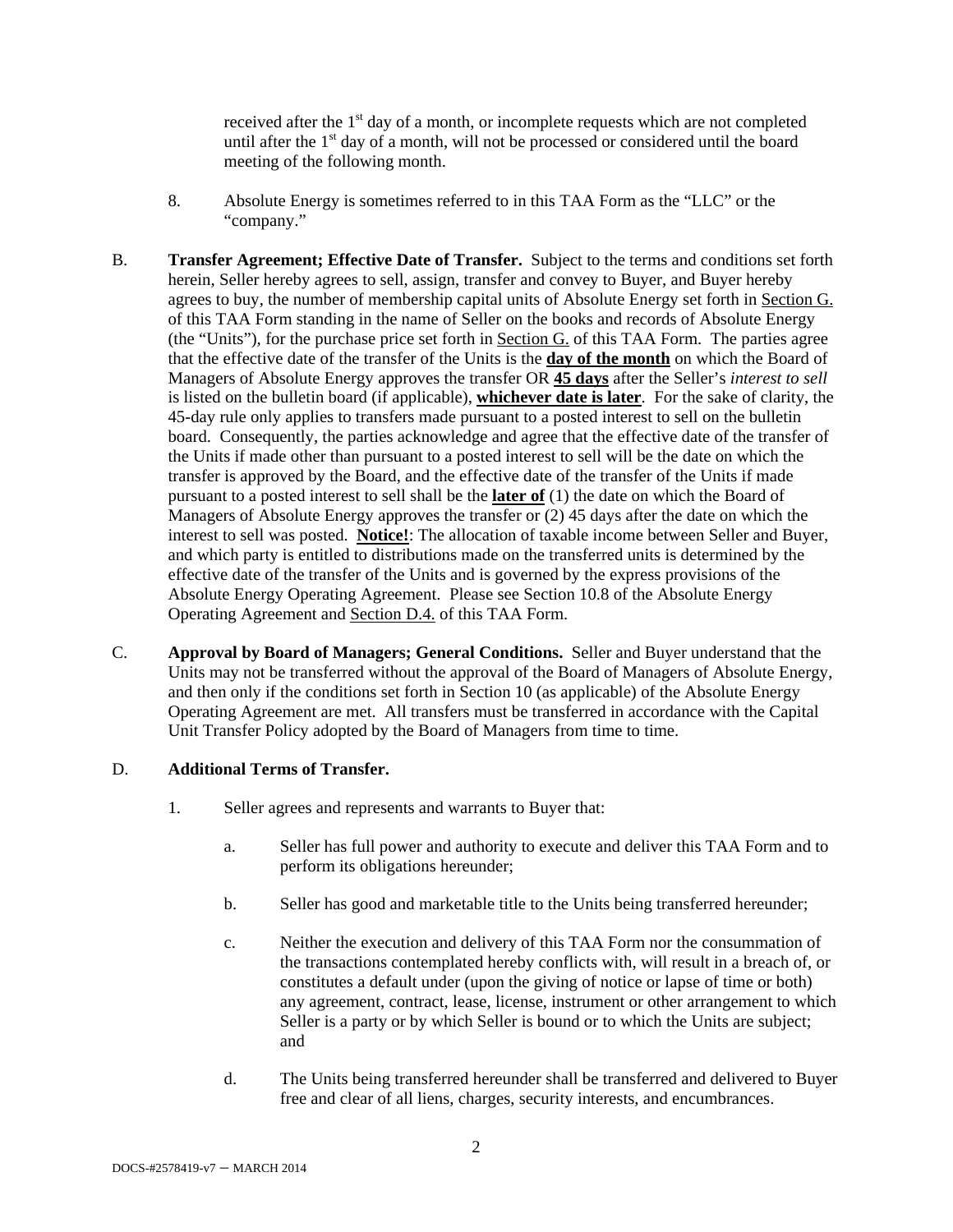- 2. Buyer agrees and represents and warrants to Seller that:
	- a. Buyer has full power and authority to execute and deliver this TAA Form and to perform its obligations hereunder; and
	- b. Neither the execution and delivery of this TAA Form nor the consummation of the transactions contemplated hereby conflicts with, will result in a breach of, or constitutes a default under (upon the giving of notice or lapse of time or both) any agreement, contract, lease, license, instrument or other arrangement to which Buyer is a party or by which Buyer is bound or to which the Units will be subject;
- 3. Buyer shall pay and deliver the purchase price to Seller by wire transfer or in other immediately available funds or as otherwise agreed to by the parties at the closing of the purchase and sale transaction at the date and location and in the manner agreed to by the parties. Following the closing, Seller and Buyer each must notify Absolute Energy in writing that the transaction has closed. Absolute Energy will then promptly send out new unit certificates to the appropriate parties and adjust its books and records.
- 4. Seller and Buyer each understands and agrees that:
	- a. The effective date of the transfer of the Units if made pursuant to a posted interest to sell on the bulletin board shall be the **later of** (1) the date on which the Board of Managers of Absolute Energy approves the transfer or (2) 45 days after the date on which the interest to sell was posted;
	- b. The effective date of the transfer of the Units if made other than pursuant to a posted interest to sell on the bulletin board will be the date on which the transfer is approved by the Board of Managers;
	- c. All taxable income, loss, each item thereof, and all other taxable items attributable to the transferred Units for the fiscal year *preceding* the fiscal year in which the Units are transferred shall be allocated 100% to the Seller. In other words, transfers of Units following the close of a fiscal year do NOT transfer the allocated share of taxable income for the prior fiscal year.
	- d. All taxable income, loss, each item thereof, and all other taxable items attributable to the transferred Units for the fiscal year *in which the Units are transferred* shall be divided and allocated between the Seller and the Buyer as of the effective date of the transfer, using the convention permitted by law and adopted from time to time by the Board of Managers;
	- e. Seller and Buyer shall report as taxable income the taxable income attributable to the transferred Units divided and allocated as of the effective date of transfer in accordance with c. and d. above; and
	- f. Any distribution that is made to holders of membership capital units on or before the effective date of transfer of the Units shall be made to Seller, and any distribution to holders of membership capital units that is made after the effective date of transfer of the Units shall be made to Buyer.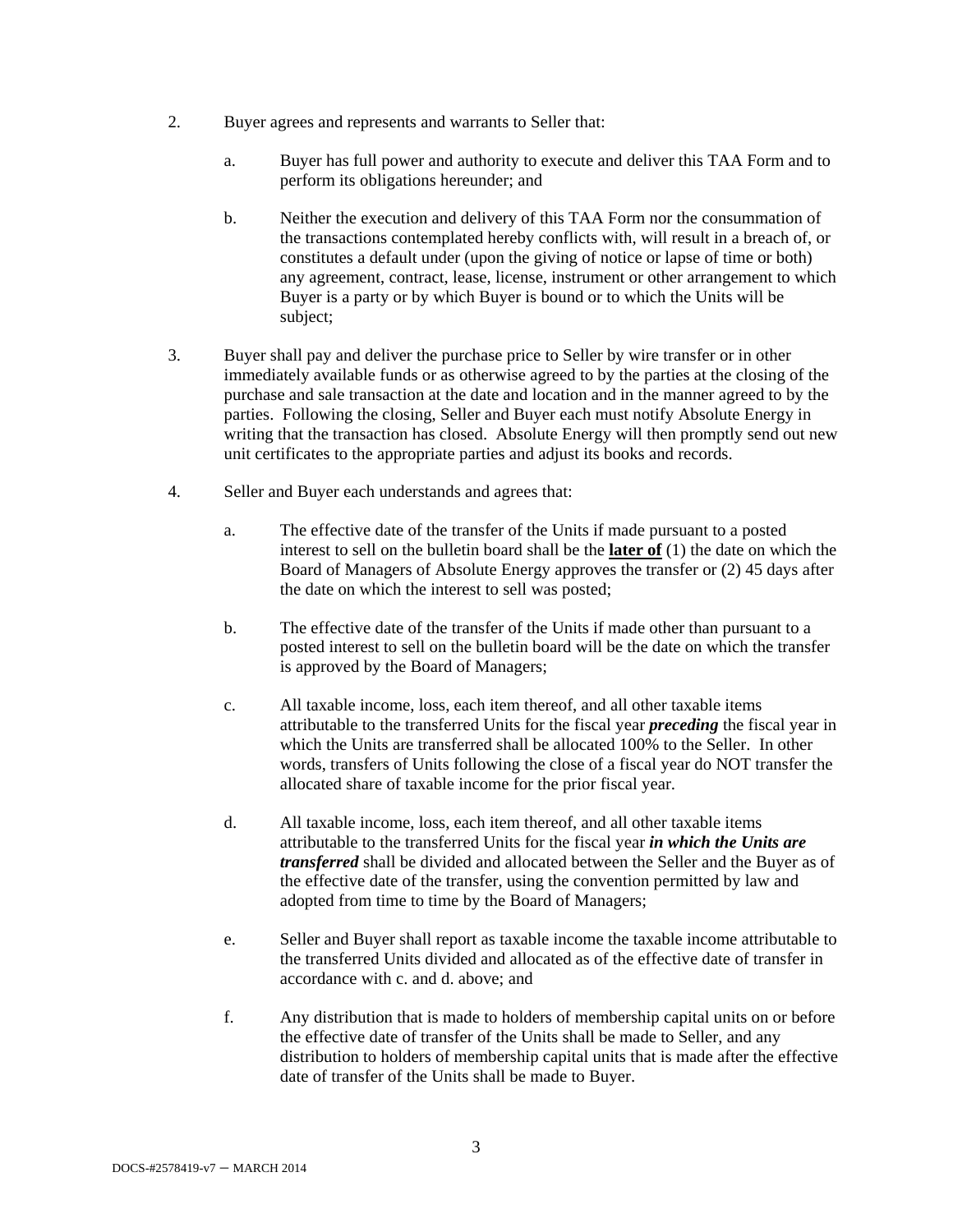E. **Seller Information.** Please print your individual or entity name and address. Joint owners should provide their respective names.

|    | 1.<br>2.<br>3.               |                                                                                                                                                        | Seller's Printed Name:<br>Title, if applicable:<br>Seller's Address:<br><b>Street</b>                                              |  |  |
|----|------------------------------|--------------------------------------------------------------------------------------------------------------------------------------------------------|------------------------------------------------------------------------------------------------------------------------------------|--|--|
|    |                              |                                                                                                                                                        | City, State, Zip Code                                                                                                              |  |  |
| F. |                              |                                                                                                                                                        | Buyer Information. Please print your individual or entity name and address. Joint owners<br>should provide their respective names. |  |  |
|    | 1.<br>2.<br>3.               |                                                                                                                                                        | Buyer's Printed Name:<br>Title, if applicable:<br>Buyer's Address:<br><b>Street</b>                                                |  |  |
|    | 4.                           | Telephone:                                                                                                                                             | City, State, Zip Code                                                                                                              |  |  |
| G. | <b>Transfer Information.</b> |                                                                                                                                                        |                                                                                                                                    |  |  |
|    | 1.                           | Identify the number(s) of the unit certificate(s) affected: _____________________                                                                      |                                                                                                                                    |  |  |
|    | 2.                           | Original dates of the unit certificates affected: ______________________________                                                                       |                                                                                                                                    |  |  |
|    | 3.                           |                                                                                                                                                        |                                                                                                                                    |  |  |
|    | 4.                           | Purchase Price Per Unit:<br><u> 1989 - Johann Barn, mars ar breithinn ar chwaraeth a chwaraeth a chwaraeth a chwaraeth a chwaraeth a chwaraet</u>      |                                                                                                                                    |  |  |
|    | 5.                           |                                                                                                                                                        |                                                                                                                                    |  |  |
|    |                              | (NOTE: If the transfer is made without consideration, type or print "N/A" in the space<br>above for numbers 4 and 5)                                   |                                                                                                                                    |  |  |
| Н. |                              | type of transfer.                                                                                                                                      | Type of Transfer. Seller and Buyer should check the appropriate box (or boxes) to indicate the                                     |  |  |
|    | $\Box$                       | Involuntary transfer to an administrator or trustee by operation of law (death of a joint<br>tenant, intestacy, divorce, bankruptcy, conservatorship). |                                                                                                                                    |  |  |
|    | $\Box$                       | Lifetime gift                                                                                                                                          |                                                                                                                                    |  |  |
|    |                              | $\Box$                                                                                                                                                 | To related party without consideration                                                                                             |  |  |
|    |                              |                                                                                                                                                        |                                                                                                                                    |  |  |
|    |                              | $\Box$                                                                                                                                                 | To others                                                                                                                          |  |  |

Lifetime transfer to a trust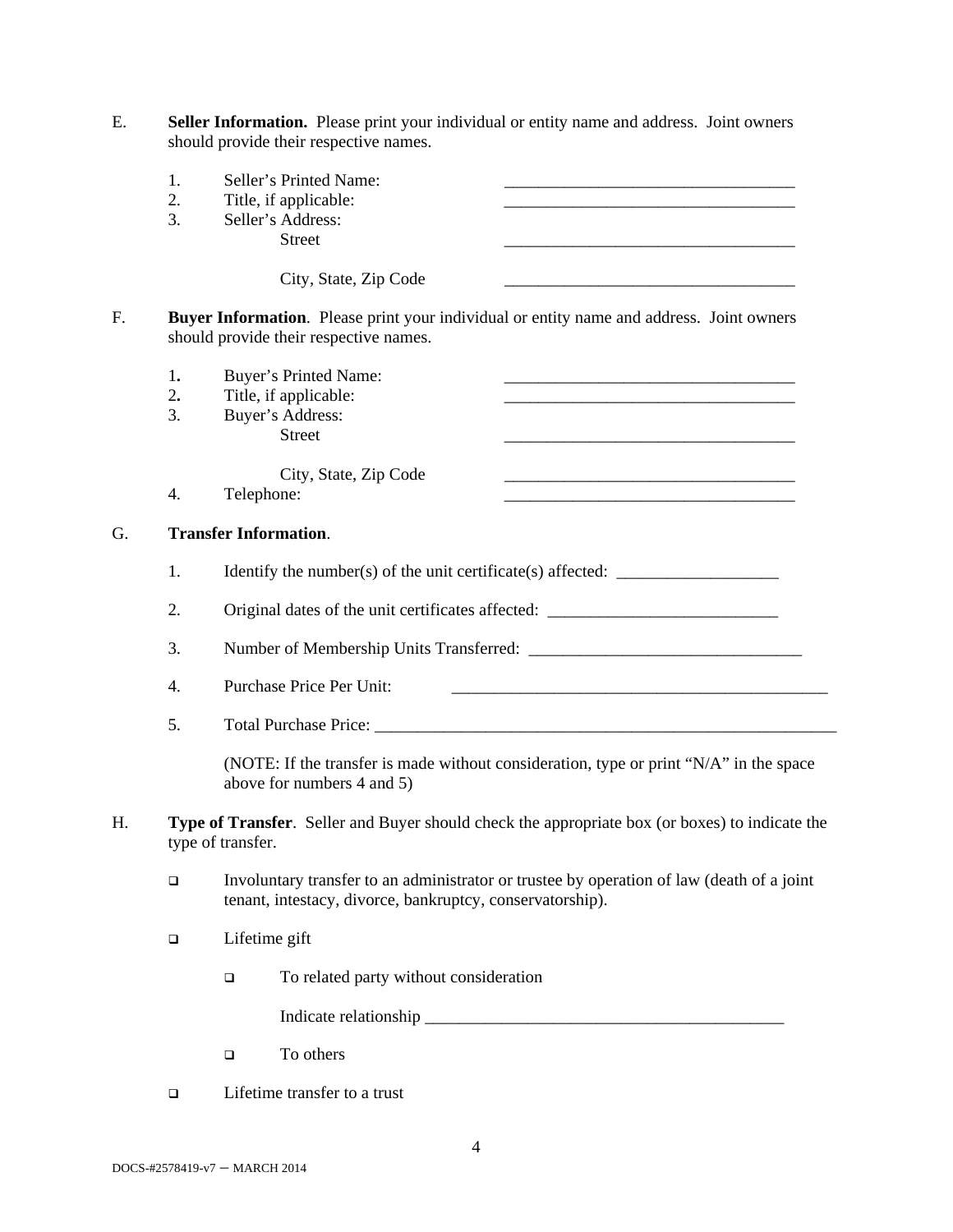$\Box$  For the benefit of related party without consideration

Indicate relationship

- $\Box$  For the benefit of others without consideration
- Transfer pursuant to a Will or trust of a deceased member.
	- **Transfer is to related party without consideration.**

Indicate relationship

- Transfer is not to a related party of the deceased member but is without consideration.
- **Transfer for value.**

**Attention!** If the transfer is to a trust, please provide copies of the following pages of the trust instrument: title page, signature page, and the page that identifies the Trustee(s).

**Attention!** If the transfer is requested due to a member's death, please provide a certified copy of the death certificate, letters of appointment of executor or administrator, and designation of attorney form.

- I. **Additional Buyer Information**. The Buyer, named above, certifies the following under penalties of perjury:
	- 1. **Form of Ownership**: Check the appropriate box (one only) to indicate form of ownership. If the Buyer is a Custodian, Corporation, Partnership or Trust, please provide the additional information requested.
		- Individual
		- Joint Tenants with Right of Survivorship (both signatures must appear on page 12)
		- Corporation or Partnership (Corporate Resolutions or Partnership Agreement must be enclosed)
		- Trust (Signature and title pages of Trust Agreement and all amendments must be enclosed)

| Trustee's Name: |  |
|-----------------|--|
| Trust Date:     |  |

\_\_\_\_\_\_\_\_\_\_\_\_\_\_\_\_\_\_\_\_\_\_\_\_\_\_\_\_\_\_\_\_\_\_\_\_\_\_\_\_\_\_\_\_\_\_\_\_\_\_\_\_\_\_\_\_\_\_\_\_\_\_\_ \_\_\_\_\_\_\_\_\_\_\_\_\_\_\_\_\_\_\_\_\_\_\_\_\_\_\_\_\_\_\_\_\_\_\_\_\_\_\_\_\_\_\_\_\_\_\_\_\_\_\_\_\_\_\_\_\_\_\_\_\_\_\_

- □ Other: Provide detailed information below:
- 2. **Buyer's Taxpayer Information**. Check the appropriate box if you are a non-resident alien, a U.S. Citizen residing outside the United States or subject to back-up withholding. Trusts should provide their taxpayer identification number. Custodians should provide the minor's Social Security Number. All individual Buyers should provide their Social Security Number. Other entities should provide their taxpayer identification number.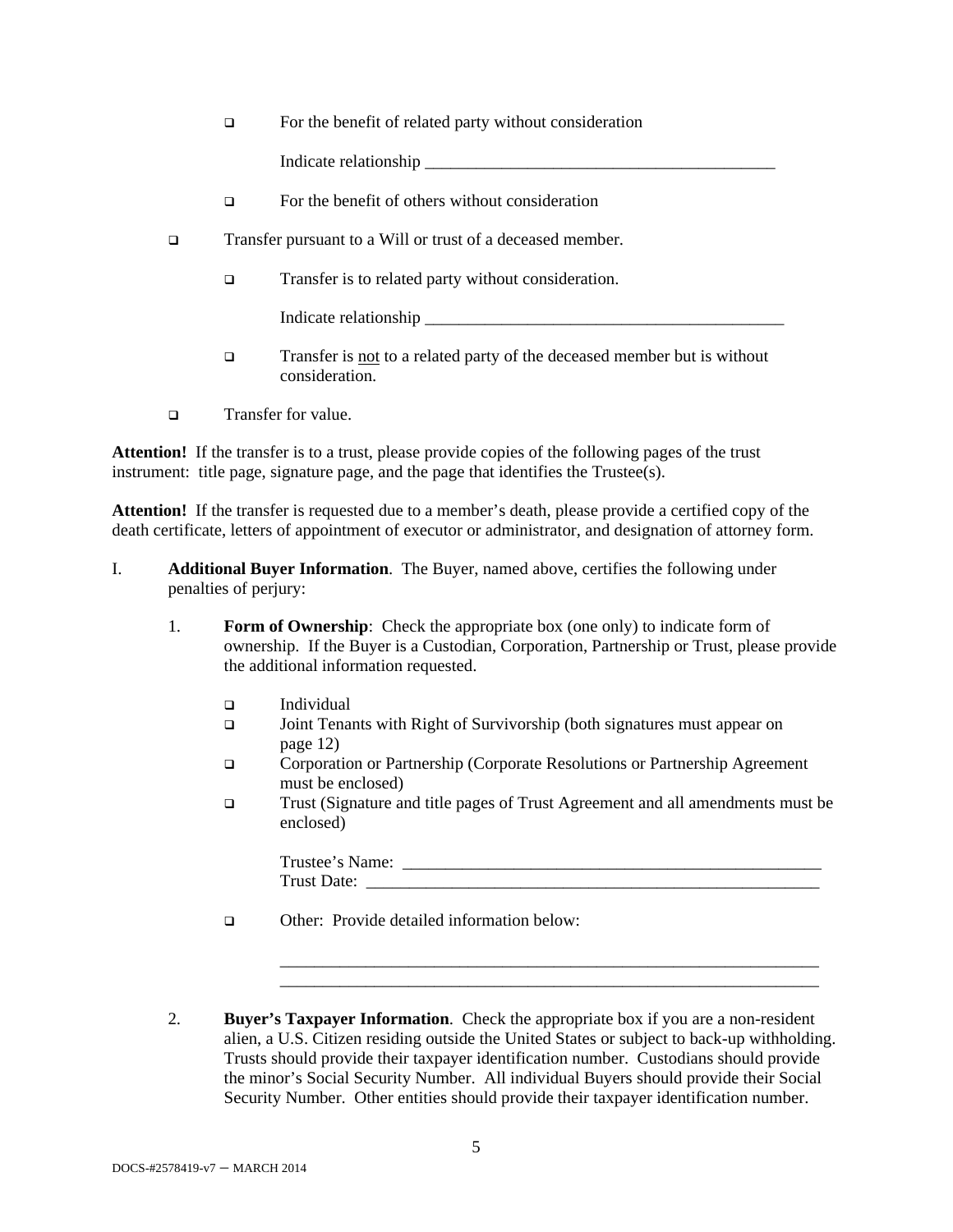Buyers who are concerned about listing their Social Security Number(s) on this form may provide it to Absolute Energy in the membership application form only.

- Check box if you are a non-resident alien
- Check box if you are a U.S. Citizen residing outside of the United States
- $\Box$  Check this box if you are subject to backup withholding

| Buyer's Social Security Number:       |  |
|---------------------------------------|--|
| Joint Buyer's Social Security Number: |  |
| Taxpayer Identification Number:       |  |

- J. **Representations and Warranties**. Seller and Buyer, named above, in order that Absolute Energy may rely thereupon, each hereby represent and warrant to Absolute Energy that the information set forth herein is true and correct and complete in all material respects, including but not limited to the information regarding the purchase price of the units set forth in Section G hereof, and whether the transfer and the Buyer constitute a related party transfer and a related party, respectively, set forth in Section H hereof. In addition, Seller and Buyer each hereby represent and warrant to Absolute Energy as follows:
	- 1. **Seller's Representations and Warranties**. By signing this Unit Transfer Agreement and Application Form, Seller represents and warrants to Absolute Energy that he, she or it:
		- a. Has received all financial and other information about Absolute Energy that he, she or it deems necessary or appropriate to form a decision regarding the sale and transfer of the Units hereunder;
		- b. Has had an opportunity to obtain, and has received, any additional information about Absolute Energy, and has had an opportunity to ask such questions of, and receive answers from, Absolute Energy or an authorized agent or representative of Absolute Energy, to the extent Seller deems necessary or appropriate to form a decision regarding the sale and transfer of the Units hereunder;
		- c. As a result, has sufficient knowledge and information about the business, management, financial affairs and future prospects of Absolute Energy he, she or it deems necessary or appropriate to make a decision regarding the sale and transfer of the Units hereunder;
		- d. Has such knowledge and experience in financial and business matters that he, she or it is capable of evaluating the merits and risks of the purchase and transfer of the Units hereunder or has obtained, to the extent he, she or it deems necessary, his, her, or its own professional advice with respect to the decision to purchase and transfer the Units hereunder;
		- e. Understands the effect of the allocation provisions and payment of distributions provisions of the Absolute Energy Operating Agreement and this TAA Form on the transferred Units, including those set forth in Section 4 of Paragraph D. above;
		- f. Understands and agrees that Absolute Energy has made and makes no representation or warranty to Seller regarding the fairness or adequacy of the purchase price of the Units to be transferred hereunder, and that the negotiation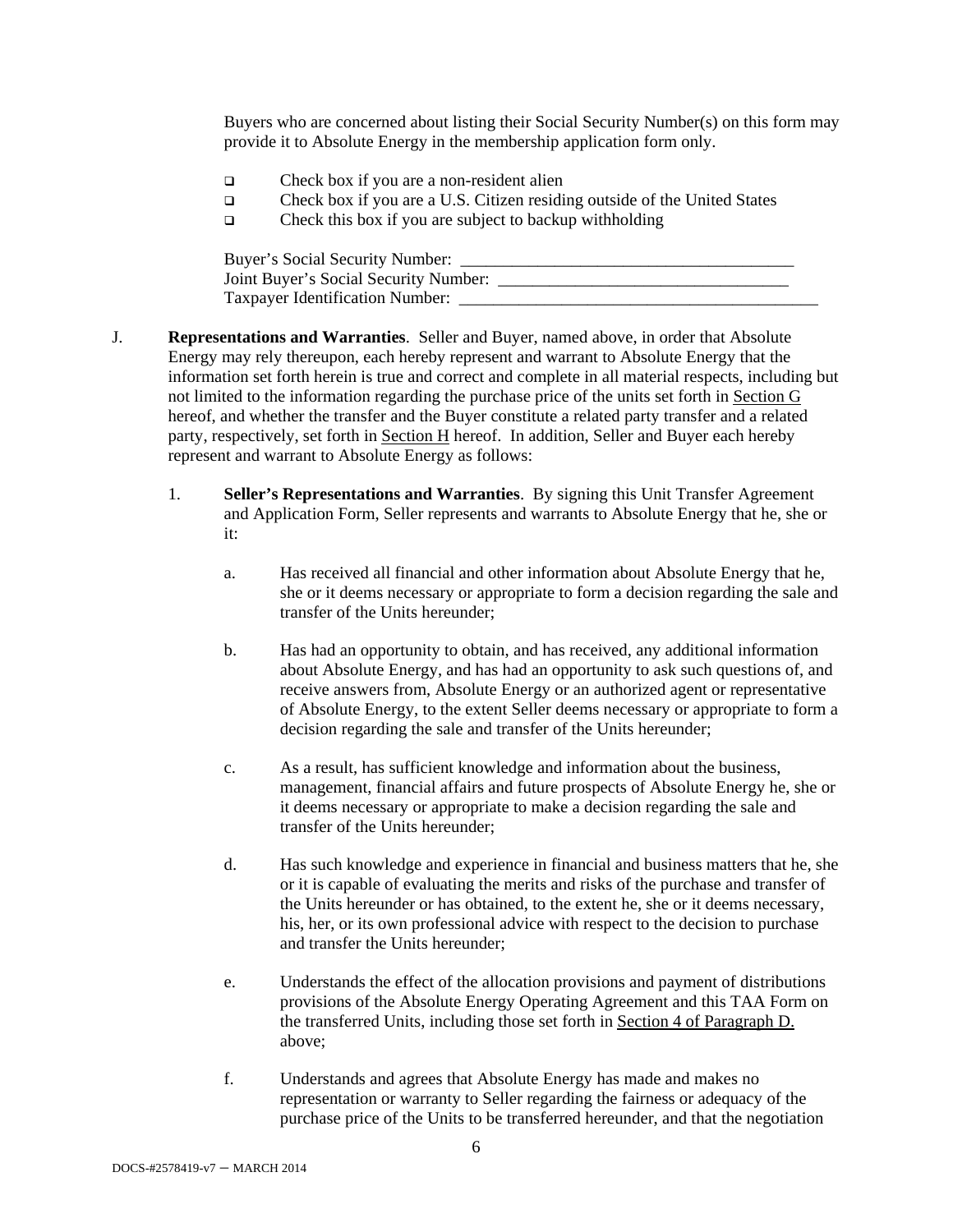and agreement to transfer the Units have been made solely by Seller without the assistance or involvement of Absolute Energy;

- g. Has reviewed with Seller's own tax advisors the tax consequences of the transfer of Units hereunder, has and will rely solely on such advisors and not on any statements or representations of Absolute Energy or any of its agents, and understands and agrees that Seller (and not Absolute Energy) shall be responsible for any and all tax liability of Seller in respect of the ownership of the Units to the effective date of the transfer or that may arise as a result of the transfer of Units contemplated hereunder; and
- h. Agrees to indemnify and hold Absolute Energy harmless for any damages, loss, cost, or liability (including legal fees and the cost of enforcing this indemnity) arising out of or resulting from the transfer of the Units from Seller to Buyer.
- 2. **Buyer's Representations and Warranties**. By signing this Unit Transfer Agreement and Application Form, Buyer represents and warrants to Absolute Energy that he, she or it:
	- a. Has received all financial and other information about Absolute Energy that he, she or it deems necessary or appropriate to form a decision regarding the purchase and transfer of the Units hereunder;
	- b. Has had an opportunity to obtain, and has received, any additional information about Absolute Energy, and has had an opportunity to ask such questions of, and receive answers from, Absolute Energy or an authorized agent or representative of Absolute Energy, to the extent Buyer deems necessary or appropriate to form a decision regarding the purchase and transfer of the Units hereunder;
	- c. As a result, has sufficient knowledge and information about the business, management, financial affairs and future prospects of Absolute Energy he, she or it deems necessary or appropriate to make a decision regarding the sale and transfer of the Units hereunder;
	- d. Has such knowledge and experience in financial and business matters that he, she or it is capable of evaluating the merits and risks of the sale and transfer of the Units hereunder or has obtained, to the extent he, she or it deems necessary, his, her, or its own professional advice with respect to the decision to purchase the Units hereunder;
	- e. Understands the effect of the allocation provisions and payment of distributions provisions of the Absolute Energy Operating Agreement and this TAA Form on the transferred Units, including those set forth in Section 4 of Paragraph D. above;
	- f. Understands and agrees that Absolute Energy makes no representation or warranty to Buyer regarding the fairness or adequacy of the purchase price of the Units to be transferred hereunder, and that the negotiation and agreement to transfer the Units has been made solely by Buyer without the assistance or involvement of Absolute Energy;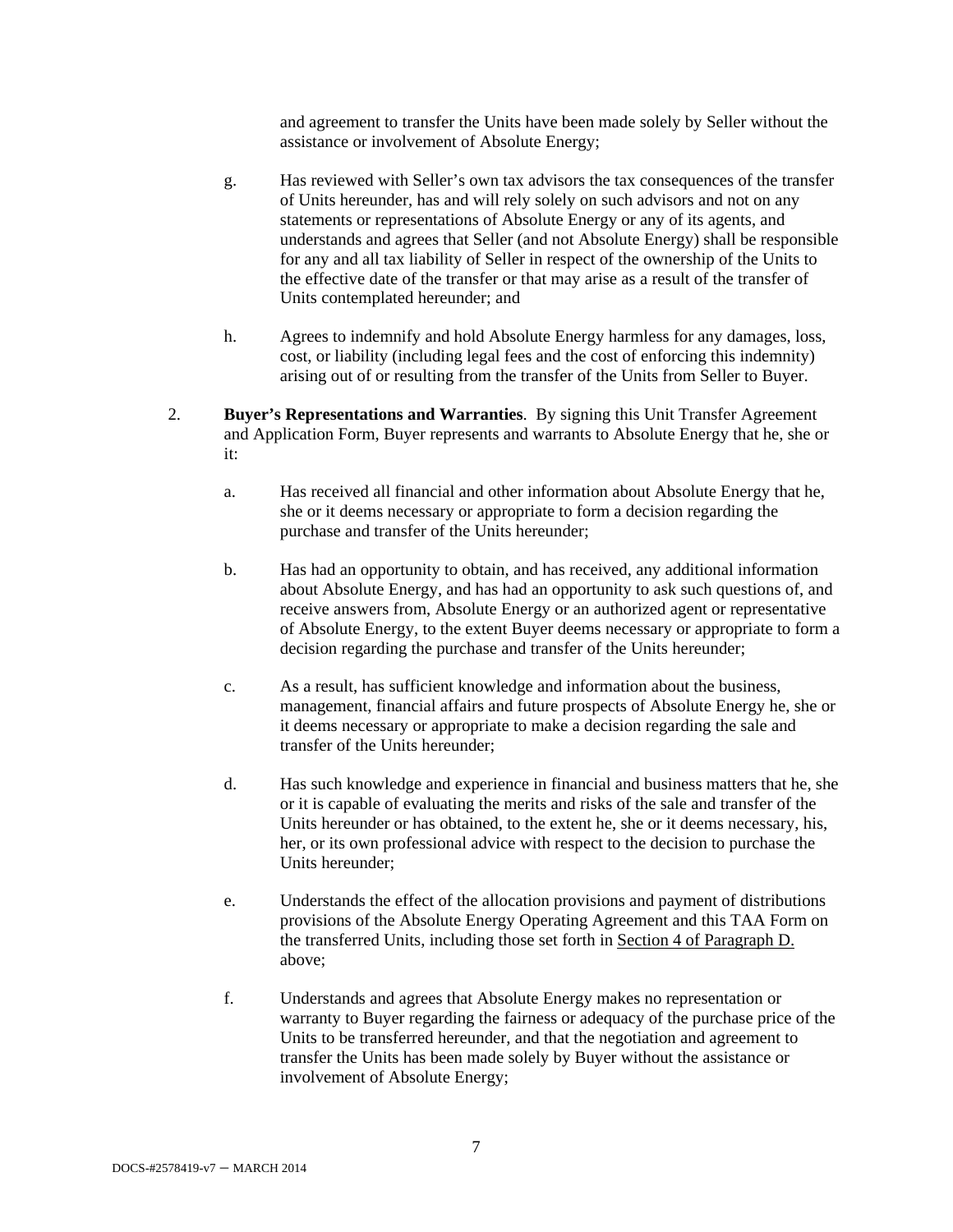- g. Understands that an investment in the membership capital units of Absolute Energy involves risks, and that the profitability of Absolute Energy can go up or down or that Absolute Energy may lose money for a variety of reasons, most of which are outside of the control of Absolute Energy, including but not limited to the following reasons:
	- 1) Increases in corn prices could significantly harm Absolute Energy's business because there is little correlation between these production costs and the price of ethanol, which tends to track gasoline prices; corn prices have fluctuated significantly in the past and may fluctuate significantly in the future;
	- 2) The supply of ethanol has been increasing rapidly, which may cause ethanol prices to decline significantly if demand does not keep pace; and
	- 3) Federal and state regulations and incentives that support the price of ethanol may change, making it more difficult to earn, or preventing us from earning a profit or paying our debts;

And that, as a result of these factors and others, Absolute Energy may not be able to operate profitably which would have a substantial and material negative impact on the value and/or price of the Units and may prevent him, her or it from being able to sell the Units at the price paid for them or at all. Accordingly, Buyer understands and agrees that he, she or it can withstand the total loss of investment in the Units.

- h. Intends to acquire the Units for his/her/its own account without a view to public distribution or resale and that he/she/it has no contract, undertaking, agreement or agreement to sell or otherwise transfer or dispose of the Units or any portion thereof to any other person;
- i. Understands that there is no public market for the Units, that the Units will not trade on an exchange or automatic quotation system, that no such market is expected to develop in the future and that there are significant restrictions on the transferability of the Units;
- j. Has received a copy of the Articles of Organization and Operating Agreement of Absolute Energy, and understands that the Buyer and the Units will be bound by the provisions of the Articles of Organization and Operating Agreement which contain, among other things, provisions that restrict the transfer of the Units;
- k. Understands that the Units are subject to substantial restrictions on transfer under state and federal securities laws along with restrictions in the Articles of Organization and Operating Agreement of Absolute Energy and agrees that if the Units or any part thereof are sold or distributed in the future, Buyer shall sell or distribute them pursuant to the terms of the Articles of Organization and Operating Agreement, and the requirements of the Securities Act of 1933, as amended, and applicable state securities laws;
- l. Has reviewed with Buyer's own tax advisors the tax consequences of the transfer of Units hereunder and the ownership of Units in Absolute Energy, has and will rely solely on such advisors and not on any statements or representations of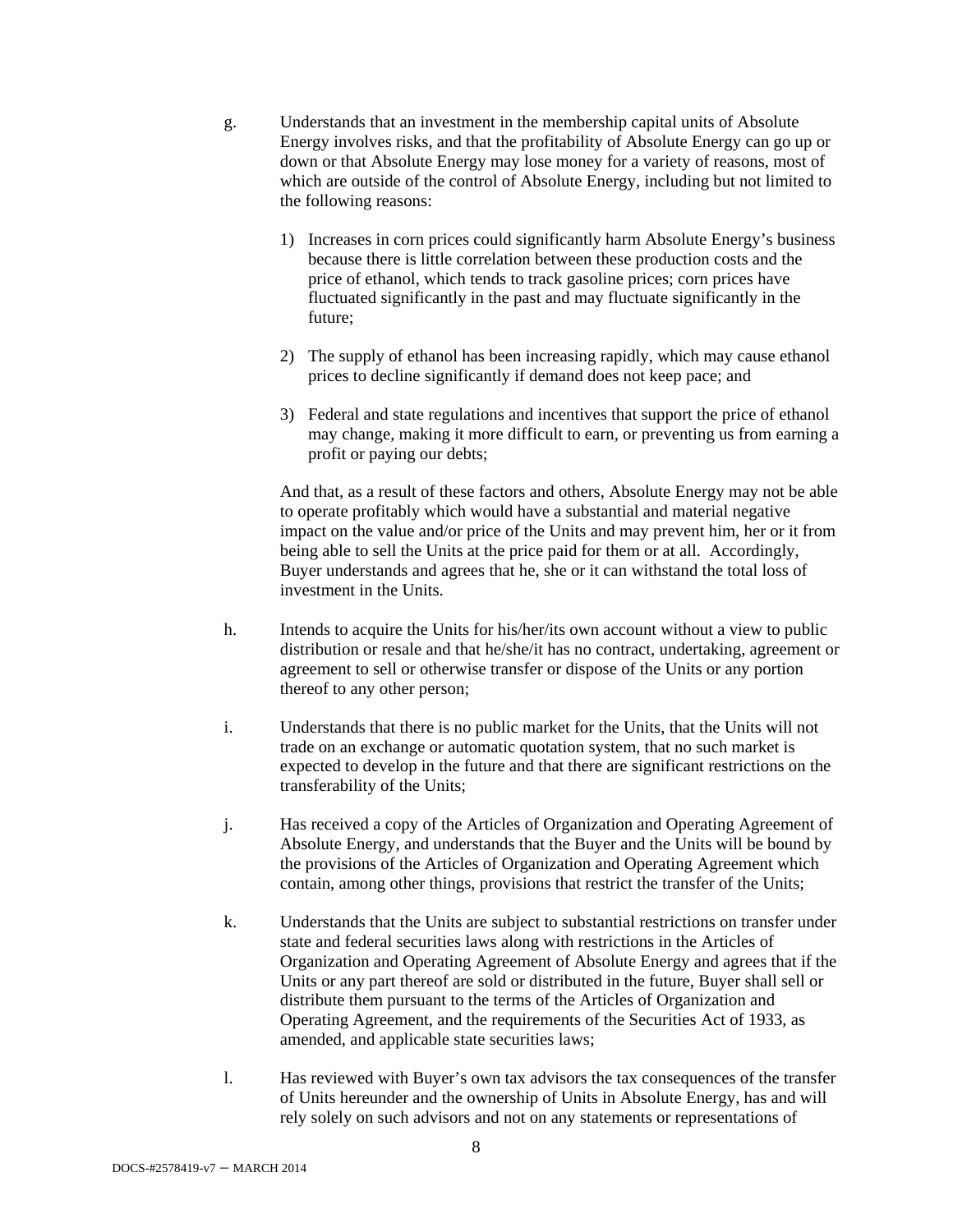Absolute Energy or any of its agents, and understands and agrees that Buyer (and not Absolute Energy) shall be responsible for any and all tax liability of Buyer that may arise as a result of the transfer of Units and ownership of Units contemplated hereunder;

- m. Agrees to indemnify and hold Absolute Energy harmless for any damages, loss, cost, or liability (including legal fees and the cost of enforcing this indemnity) arising out of or resulting from the transfer of the Units from Seller to Buyer; and
- n. Understands that Absolute Energy will place restrictive legends on any certificate representing the Units purchased hereunder containing substantially the following language as the same may be amended by the Board of Managers in their sole discretion:

THE UNITS REPRESENTED BY THIS CERTIFICATE HAVE NOT BEEN REGISTERED UNDER THE SECURITIES ACT OF 1933, AS AMENDED (THE "SECURITIES ACT"), OR ANY STATE SECURITIES LAWS, AND ARE SUBJECT TO THE TERMS AND CONDITIONS OF A SUBSCRIPTION AGREEMENT. THE UNITS MAY NOT BE SOLED. OFFERED FOR SALE, OR TRANSFERRED IN THE ABSENCE OF EITHER AN EFFFECTIVE REGISTRATION UNDER THE SECURITIES ACT AND UNDER THE APPLICABLE STATE SECURITIES LAWS, OR AN OPINION OF COUNSEL SATISFACTORY TO THE COMPANY THAT SUCH TRANSACTION IS EXEMPT FROM REGISTRATION UNDER THE SECURITIES ACT AND APPLICABLE STATE SECURITIES LAWS.

THE UNITS REPRESENTED BY THIS DOCUMENT ARE SUBJECT TO FURTHER RESTRICTION AS TO THEIR SALE, TRANSFER, HYPOTHECATION, OR ASSIGNMENT AS SET FORTH IN THE OPERATING AGREEMENT AND AGREED TO BY EACH MEMBER. SAID RESTRICTION PROVIDES, AMONG OTHER THINGS, THAT NO VENDEE, TRANSFEREE, ASSIGNEE, OR ENDORSEE OF A MEMBER SHALL HAVE THE RIGHT TO BECOME A MEMBER WITHOUT THE CONSENT OF THE COMPANY'S BOARD OF MANAGERS WHICH CONSENT MAY BE GIVEN OR WITHHELD IN THE SOLE AND ABSOLUTE DISCRETION OF THE BOARD OF MANAGERS.

[the remainder of this page is left blank intentionally]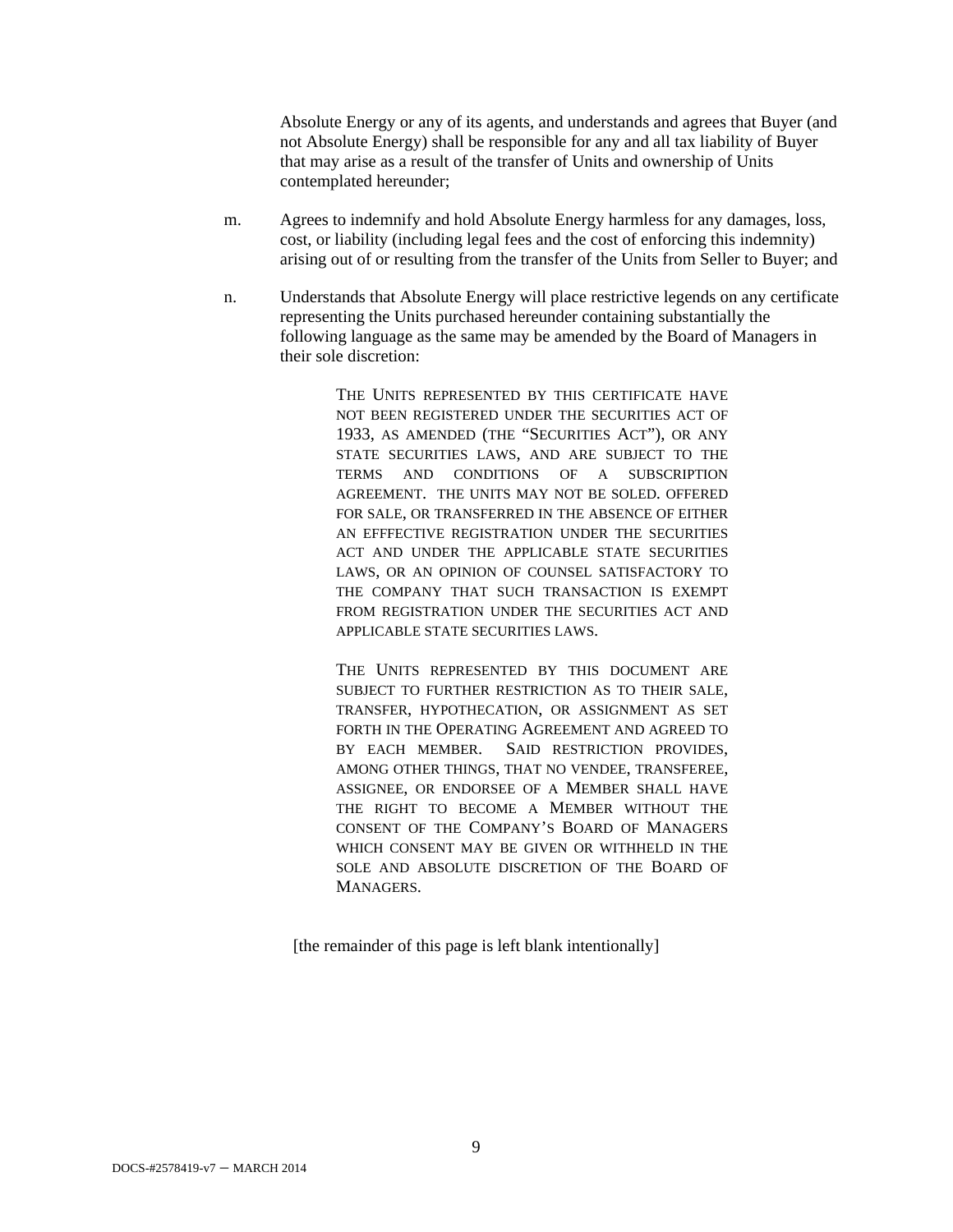**IN WITNESS WHEREOF,** the undersigned Seller and Buyer have caused this Unit Transfer Agreement and Application to be executed effective as of the \_\_\_\_\_\_ day of \_\_\_\_\_\_, 20\_. The parties agree that this Agreement may be executed in one or more counterparts, each of which when so executed and delivered shall be deemed an original, but all of which taken together shall constitute but one and the same instrument.

#### **Signature of Seller/Joint Sellers:**

The undersigned Seller(s) hereby certifies (certify) that the representations and warranties in this Unit Transfer Agreement and Application Form are true and correct. The undersigned Seller(s) does (do) hereby irrevocably constitute and appoint the officers of Absolute Energy as attorney-in-fact to transfer the said membership Units as the case may be on the books of said company, with full power of substitution in the premises.

| Date:                                                         |                                                                                                           |
|---------------------------------------------------------------|-----------------------------------------------------------------------------------------------------------|
| Individuals:                                                  | <b>Entities:</b>                                                                                          |
| Name of Individual Seller (Please Print)                      | Name of Entity (Please Print)                                                                             |
| Signature of Individual Seller                                | Print Name and Title of Officer                                                                           |
| Name of Joint Individual Seller (Please Print)                | Signature of Officer                                                                                      |
| Signature of Joint Individual Seller                          |                                                                                                           |
| <b>Signature of Buyer/Joint Buyers</b>                        |                                                                                                           |
| Transfer Agreement and Application Form are true and correct. | The undersigned Buyer (s) hereby certifies (certify) that the representations and warranties in this Unit |

**Date: \_\_\_\_\_\_\_\_\_\_\_\_\_\_\_\_\_\_\_\_\_\_\_\_\_\_\_\_\_\_\_**

| Individuals:                                  | <b>Entities:</b>                |
|-----------------------------------------------|---------------------------------|
| Name of Individual Buyer (Please Print)       | Name of Entity (Please Print)   |
| Signature of Individual Buyer                 | Print Name and Title of Officer |
| Name of Joint Individual Buyer (Please Print) | Signature of Officer            |
| Signature of Joint Individual Buyer           | 10                              |